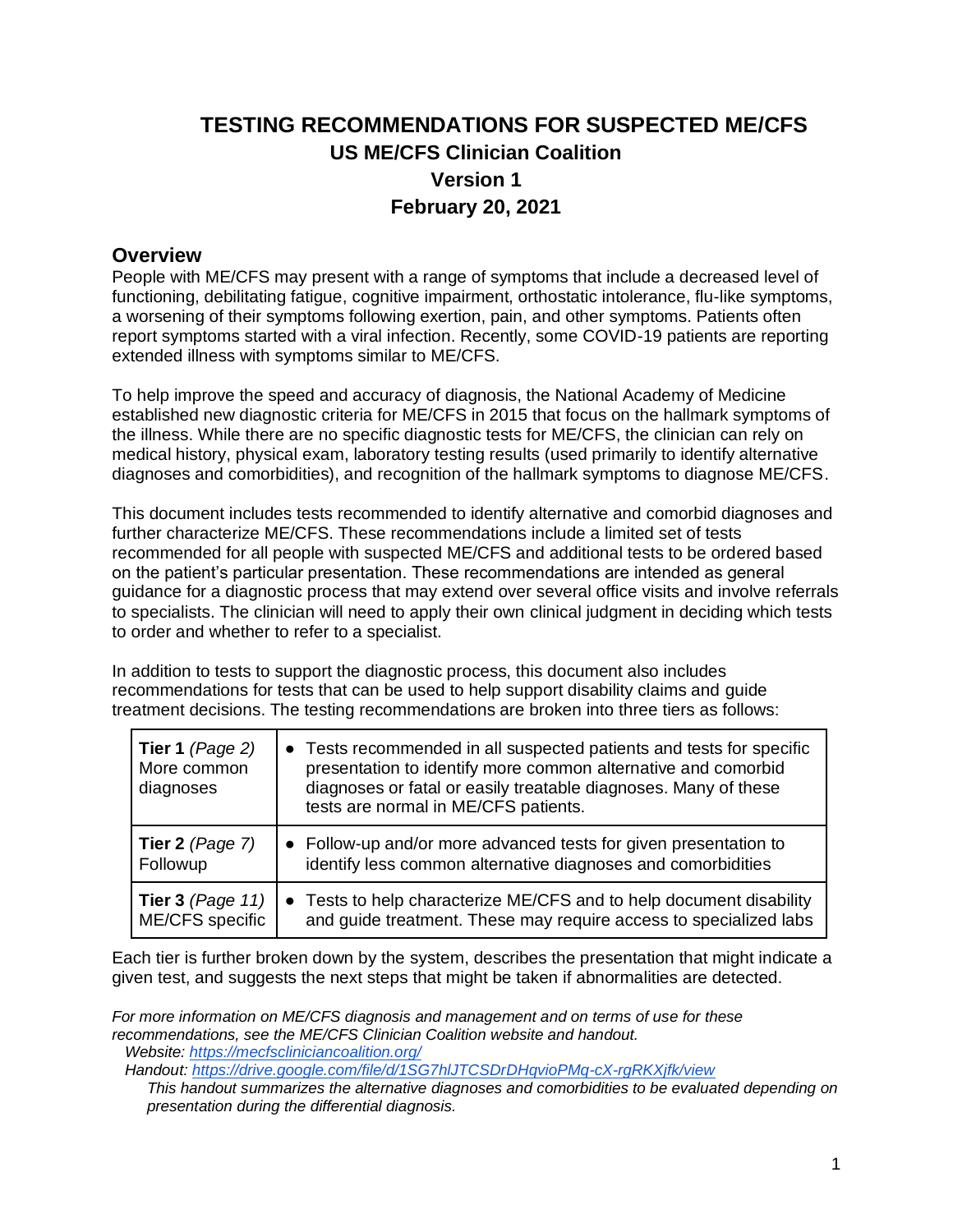# **Tier 1: Tests for All Suspected Patients and for Common Differential Diagnoses**

Tier 1 includes tests recommended for all patients with suspected ME/CFS. Many of these tests may be normal in ME/CFS patients but help identify other diagnoses. The 4 point salivary cortisol can support a diagnosis of ME/CFS. For more information, see Tier 3.

Tier 1 also includes tests for more common alternative and comorbid diagnoses and diagnoses that could be fatal or are easily treated. The tests may be ordered by primary care providers or specialists as appropriate.

| <b>Test Category</b><br>/ Name                         | Who should get the<br>test? | <b>Examples of</b><br>targeted<br>diagnoses                                                                  | <b>Next steps if</b><br>abnormalities are<br>identified                                                                                                                                                                         |
|--------------------------------------------------------|-----------------------------|--------------------------------------------------------------------------------------------------------------|---------------------------------------------------------------------------------------------------------------------------------------------------------------------------------------------------------------------------------|
| <b>All Suspected Patients</b>                          |                             |                                                                                                              |                                                                                                                                                                                                                                 |
| CBC with<br>differential                               | All suspected patients      | Anemias,<br>leukemias,<br>hemoglobinopathi<br>es, platelet<br>disorders,<br>myelopathies,<br>infection       | Additional workup to<br>identify underlying cause<br>or referral to a specialist                                                                                                                                                |
| Comprehensiv<br>e metabolic<br>panel (Chem20<br>Panel) | All suspected patents       | Diabetes, renal<br>insufficiency, liver<br>disease,<br>hypercalcemia,<br>hepatitis,<br>Hodgkin's<br>lymphoma | Additional workup to<br>identify underlying cause<br>or referral to a specialist                                                                                                                                                |
| <b>Urinalysis</b>                                      | All suspected patients      | Screen for<br>infection,<br>autoimmune<br>disorders and<br>malignancies                                      | Additional workup to<br>identify underlying cause<br>or referral to a specialist                                                                                                                                                |
| Ferritin                                               | All suspected patients      | Iron deficiency,<br>hemochromatosis<br>, restless legs<br>syndrome                                           | Low levels indicate iron<br>deficiency, from some<br>primary cause. Additional<br>workup to identify<br>underlying cause or<br>referral to a specialist<br>NOTE: High levels can<br>indicate ongoing<br>infection, inflammation |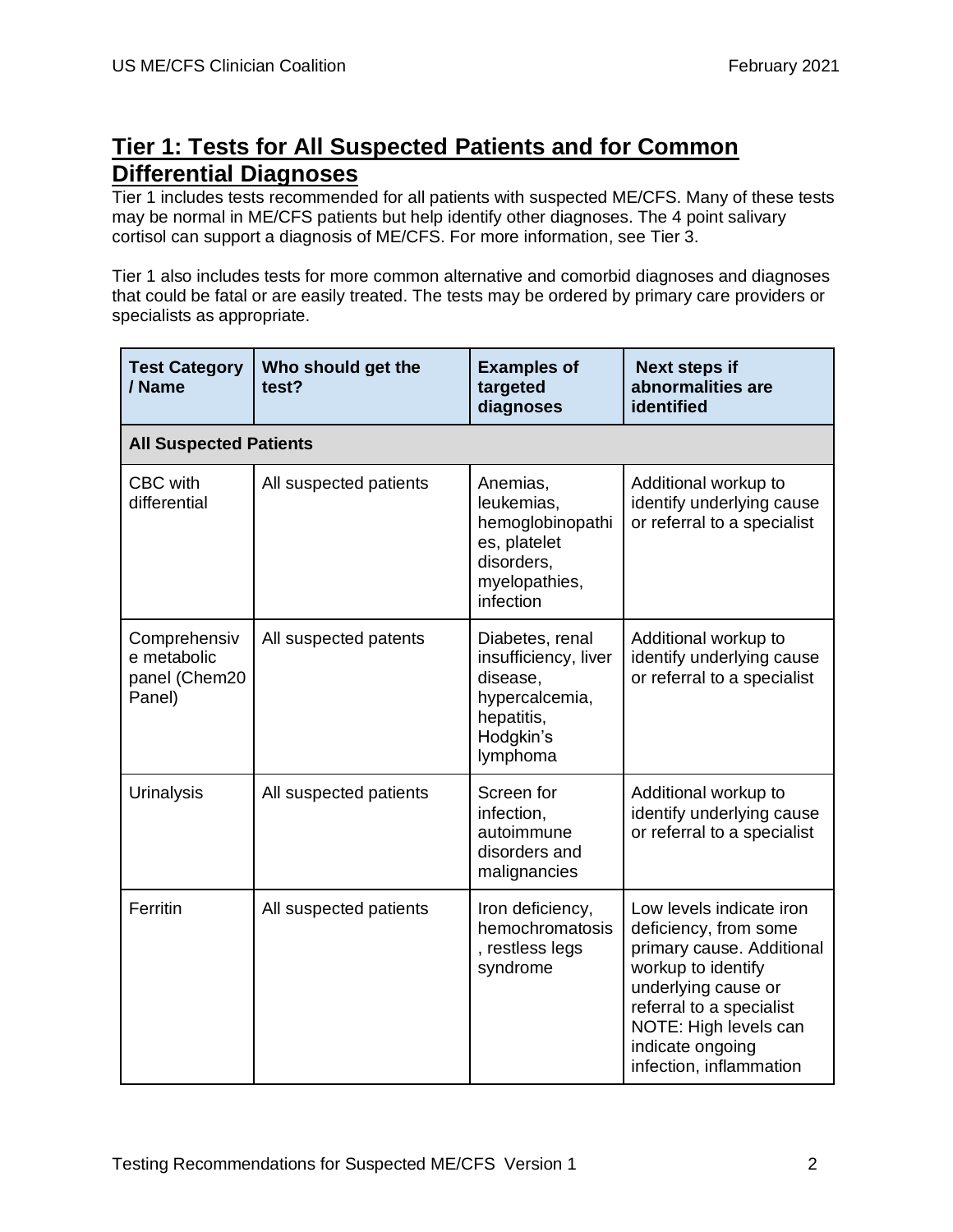| Vitamin B12                                | All suspected patients | Malabsorption<br>syndromes,<br>Celiac disease,<br>primary Vitamin<br>B12 deficiency,<br>neuropathies | Additional workup or<br>referral to a specialist.<br>Consider oral<br>supplementation and<br>follow up                                                                                                                                                                                          |
|--------------------------------------------|------------------------|------------------------------------------------------------------------------------------------------|-------------------------------------------------------------------------------------------------------------------------------------------------------------------------------------------------------------------------------------------------------------------------------------------------|
| Vitamin D, 25-<br>Dihydroxy                | All suspected patients | Vitamin D<br>deficiency                                                                              | Supplement Vitamin D<br>but also evaluate for<br>causes of low Vitamin D<br>such as inadequate<br>intake (Vegan),<br>malabsorption (Celiac),<br>lack of sun exposure, etc                                                                                                                       |
| Erythrocyte<br>Sedimentation<br>Rate (ESR) | All suspected patents  | Inflammation,<br>autoimmune and<br>connective tissue<br>disorders,<br>infections,<br>malignancies    | Additional workup to<br>identify underlying cause<br>or referral to a specialist.<br>Consider:<br>• Creatine Kinase (if<br>muscle pain or<br>weakness is<br>present)<br>• Malignancy<br>evaluation<br>• Underlying chronic<br>bacterial/mycobacter<br>ial or other infection<br>(e.g., SBE, TB) |
| Antinuclear<br>antibody (ANA)              | All suspected patents  | Autoimmune<br>disease                                                                                | Additional workup to<br>identify underlying cause<br>or referral to a specialist                                                                                                                                                                                                                |
| Rheumatoid<br>factor (RF)                  | All suspected patents  | Autoimmune<br>disease                                                                                | Additional workup to<br>identify underlying cause<br>or referral to a specialist                                                                                                                                                                                                                |
| C-reactive<br>Protein (CRP)                | All suspected patents  | Inflammation,<br>autoimmune and<br>connective tissue<br>disorders,<br>infections,<br>malignancies    | Additional workup to<br>identify underlying cause<br>or referral to a specialist.<br>Consider:<br>• Creatine Kinase (if<br>muscle pain or<br>weakness is<br>present)<br>• Malignancy<br>evaluation<br>• Underlying chronic<br>bacterial/mycobacter                                              |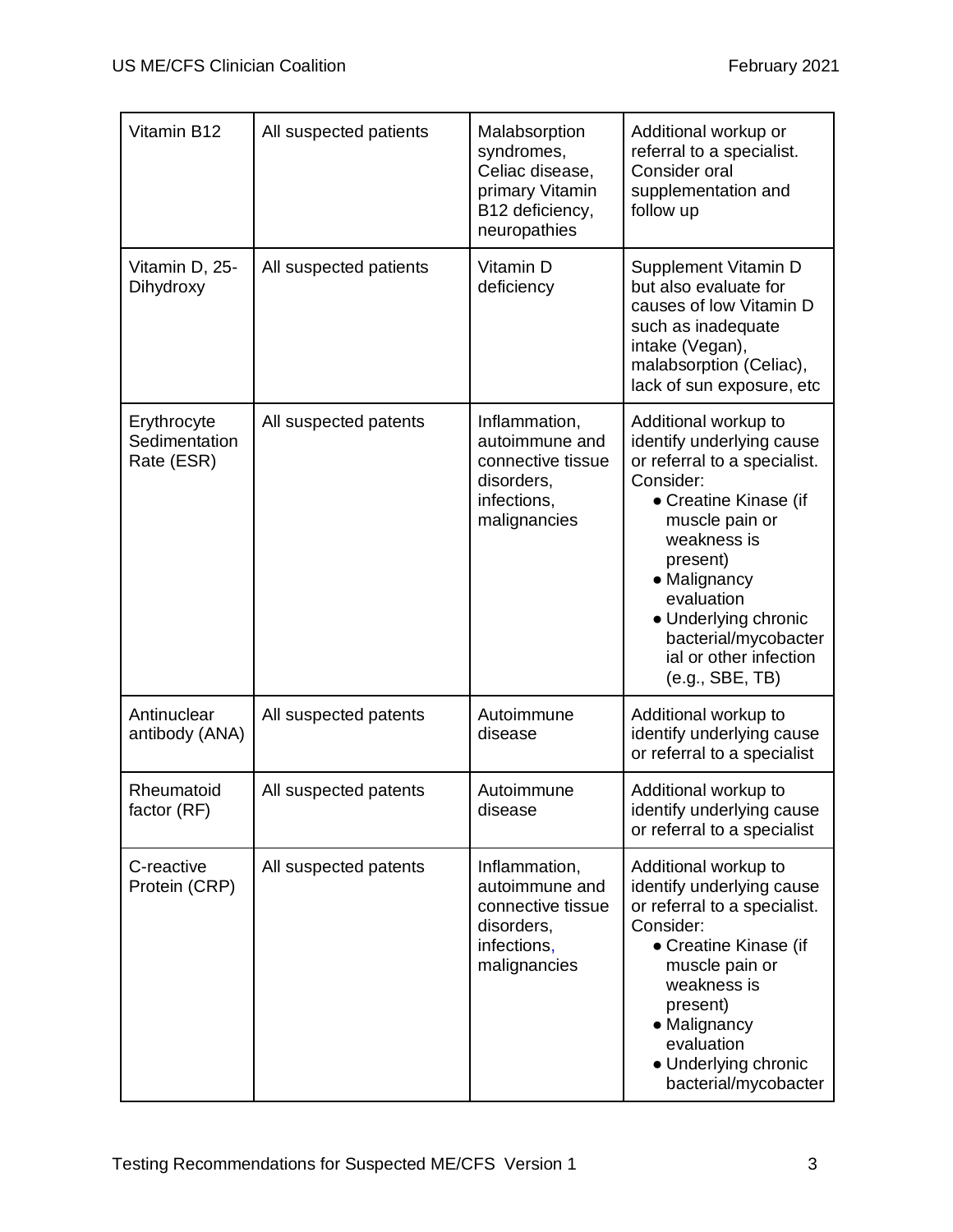|                                                                                                                                                       |                                                                                                                                                                                                       |                                                                                                                                                                           | ial or other infection<br>(e.g., SBE, TB)                                                                                                                                                                                                                                                                |
|-------------------------------------------------------------------------------------------------------------------------------------------------------|-------------------------------------------------------------------------------------------------------------------------------------------------------------------------------------------------------|---------------------------------------------------------------------------------------------------------------------------------------------------------------------------|----------------------------------------------------------------------------------------------------------------------------------------------------------------------------------------------------------------------------------------------------------------------------------------------------------|
| <b>Thyroid</b><br>stimulating<br>hormone, free<br>T <sub>4</sub>                                                                                      | All suspected patients                                                                                                                                                                                | Hypothyroidism,<br>hyperthyroidism,<br>autoimmune<br>thyroid disease                                                                                                      | Additional workup or<br>referral to a specialist.<br>Consider:<br>• Thyroid peroxidase<br>antibody (TPOAb)<br>• Thyroglobulin antibody<br>(TgAb)<br>• TSH Receptor<br>antibodies                                                                                                                         |
| AM cortisol                                                                                                                                           | All suspected patients                                                                                                                                                                                | Adrenal<br>insufficiency                                                                                                                                                  | Cortrosyn stimulation test<br>or referral to specialist                                                                                                                                                                                                                                                  |
| 4-point salivary<br>cortisol upon<br>wakening, at<br>noon, 4:00 PM,<br>and bedtime                                                                    | All suspected patients                                                                                                                                                                                | Supportive of an<br>ME/CFS<br>diagnosis                                                                                                                                   | <b>Studies have</b><br>demonstrated a flat<br>cortisol curve in patients<br>with ME/CFS. Treatment<br>with hydrocortisone is not<br>recommended.                                                                                                                                                         |
| Psychiatric<br>screens                                                                                                                                | All suspected patients                                                                                                                                                                                | Major depression,<br>severe anxiety<br>disorders, bipolar<br>and psychotic<br>disorders, eating<br>disorders                                                              | Distinguish between<br>primary and secondary<br>mental health disorders.<br>Mental health disorders<br>are not exclusionary for<br>ME/CFS. Additional<br>workup or referral to a<br>specialist                                                                                                           |
| <b>Autonomic Dysfunction</b>                                                                                                                          |                                                                                                                                                                                                       |                                                                                                                                                                           |                                                                                                                                                                                                                                                                                                          |
| 10 minute<br><b>NASA Lean</b><br><b>Test or Stand</b><br>Test (Note:<br>may take up to<br>30 minutes to<br>elicit neurally<br>mediated<br>hypotension | All patients with<br>symptoms or signs<br>suggesting intolerance for<br>upright activity or<br>orthostatic intolerance<br>(dizziness, headache,<br>cold hands and feet,<br>palpitations, nausea, etc) | Orthostatic<br>intolerance,<br>orthostatic<br>hypotension,<br>Postural<br>orthostatic<br>tachycardia<br>syndrome,<br>(POTS), Neurally<br>mediated<br>hypotension<br>(NMH) | Additional workup or<br>referral to a specialist.<br><b>NOTE: This test starts</b><br>with BP and HR values in<br>a relaxed supine position,<br>followed by BP and HR<br>every 1-2 minutes in a<br>standing or leaning<br>position for 10 minutes or<br>more, based on patient<br>response and tolerance |
| Tilt table test<br>(usually 10-45<br>min)                                                                                                             | Symptoms or signs<br>suggesting orthostatic<br>intolerance                                                                                                                                            | Orthostatic<br>Intolerance,<br>orthostatic                                                                                                                                | Referral to a specialist                                                                                                                                                                                                                                                                                 |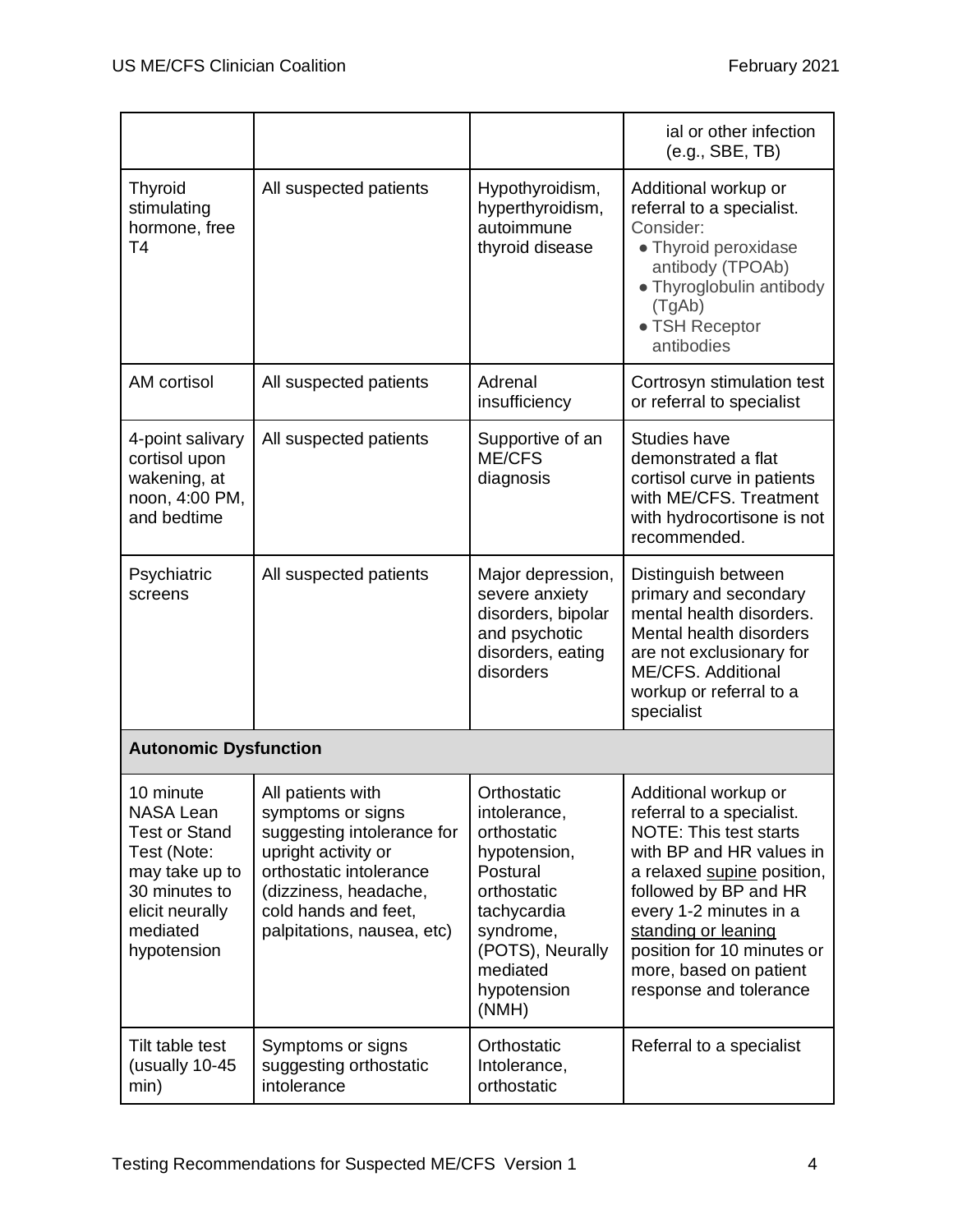|                                                                            |                                                                                                                                                                                                                     | hypotension,<br>Postural<br>orthostatic<br>tachycardia<br>syndrome,<br>Neurally<br>mediated<br>hypotension |                                                                                                                                                                                                                                                          |
|----------------------------------------------------------------------------|---------------------------------------------------------------------------------------------------------------------------------------------------------------------------------------------------------------------|------------------------------------------------------------------------------------------------------------|----------------------------------------------------------------------------------------------------------------------------------------------------------------------------------------------------------------------------------------------------------|
| <b>Sleep Disorders</b><br>References:<br>osa.pdf                           | Overnight Oximetry: https://intermountainhealthcare.org/ckr-ext/Dcmnt?ncid=520707915<br>AASM 2017 guidelines: https://aasm.org/resources/clinicalguidelines/diagnostic-testing-                                     |                                                                                                            |                                                                                                                                                                                                                                                          |
| Overnight<br>oximetry,<br>Home Sleep<br>Study,<br>Polysomno-<br>graphy     | Consider in all adult<br>ME/CFS with sleep<br>disturbances                                                                                                                                                          | Nocturnal<br>hypoxemia from<br>varied causes.<br>Sleep apneas.<br>Periodic limb<br>movement<br>disorder    | The type of test should<br>be determined case by<br>case based on clinical<br>factors and judgement of<br>the provider. Consider<br>referral to a sleep<br>specialist                                                                                    |
| <b>Infectious Diseases</b>                                                 |                                                                                                                                                                                                                     |                                                                                                            |                                                                                                                                                                                                                                                          |
| Epstein-Barr<br>virus antibody<br>panel (VCA<br>IgM, VCA IgG,<br>EA, EBNA) | All patients who are at<br>high risk (teenage/young<br>adult) or whose ME/CFS<br>followed acute EBV<br>mono, or who are at high<br>risk of, or have a clinical<br>presentation consistent<br>with EBV reactivation. | EBV<br>mononucleosis or<br><b>EBV</b> reactivation                                                         | Consult with a specialist<br>if EBV IgM and/or EBV-<br>EA is still positive more<br>than 9 months from<br>known primary<br>mononucleosis, or if early<br>antigen (EA) or viral<br>capsid antigen IgG titers<br>are extremely high for<br>unclear reasons |
| Cytomegalo-<br>virus (CMV)<br>antibody panel<br>(IgM and IgG)              | All patients at high risk for<br>infection, reactivation, or<br>with consistent clinical<br>presentation. All<br>immunocompromised<br>patients                                                                      | <b>CMV</b><br>mononucleosis,<br>atypical CMV<br>infection, or CMV<br>reactivation                          | Consult with a specialist<br>if CMV IgM is positive, or<br>if CMV IgG is extremely<br>high for unclear reasons                                                                                                                                           |
| Human<br>immuno-<br>deficiency virus                                       | CDC suggests screening<br>everyone ages 13-65                                                                                                                                                                       | Human<br>immunodeficiency<br>virus infection                                                               | Referral to a specialist                                                                                                                                                                                                                                 |
| <b>Hepatitis C</b><br>antibody panel                                       | CDC suggests screening<br>everyone born between<br>1945-1965. Risk factors<br>and abnormal liver tests                                                                                                              | <b>Hepatitis C</b><br>infection                                                                            | Referral to a specialist                                                                                                                                                                                                                                 |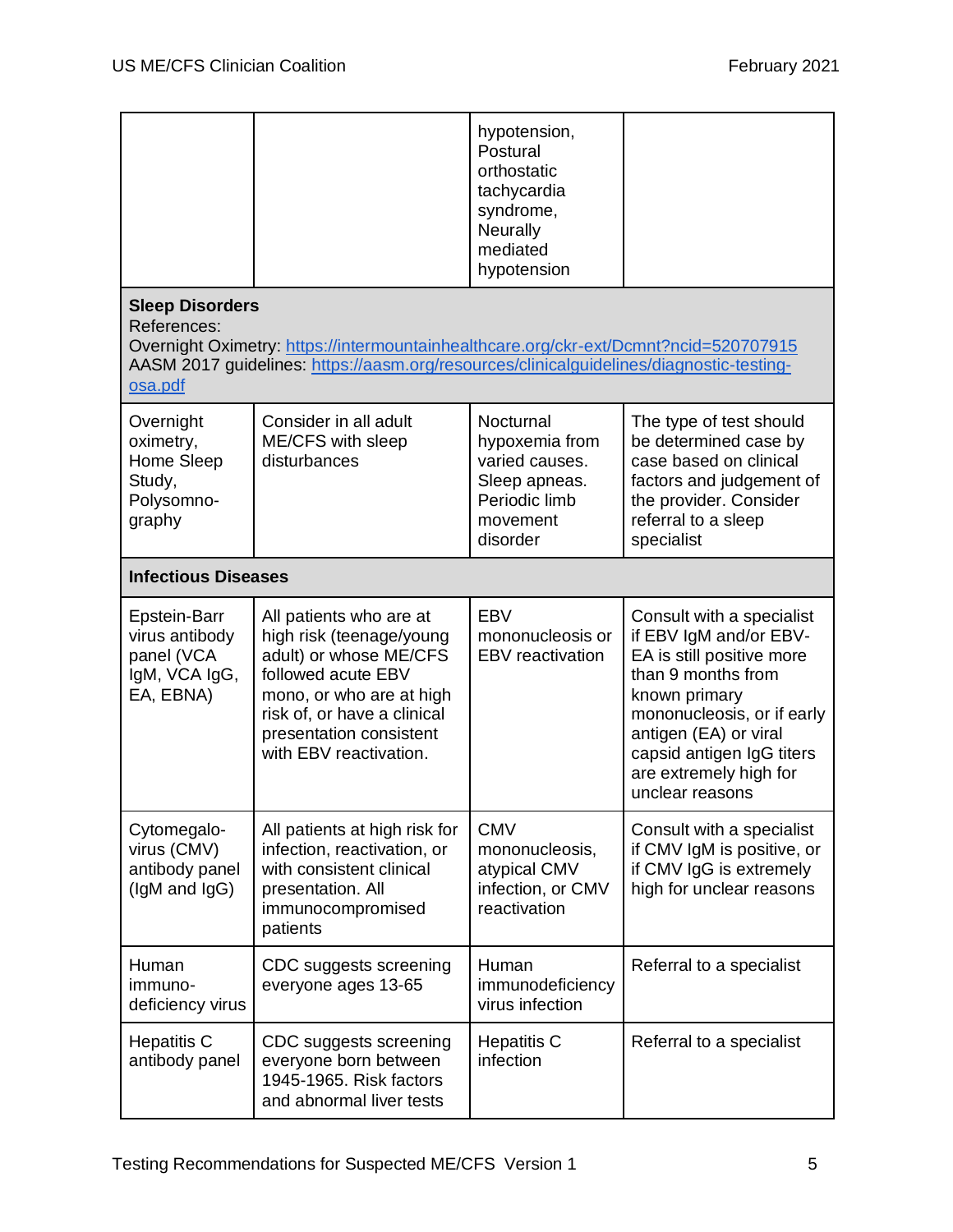|                                                                                                    | should prompt testing in<br>others                                                                                                                                                                                                                |                                                                                                |                                                                                                                                                                                                                                                                         |
|----------------------------------------------------------------------------------------------------|---------------------------------------------------------------------------------------------------------------------------------------------------------------------------------------------------------------------------------------------------|------------------------------------------------------------------------------------------------|-------------------------------------------------------------------------------------------------------------------------------------------------------------------------------------------------------------------------------------------------------------------------|
| <b>Hepatitis B</b><br>antibody panel                                                               | Not needed if vaccinated;<br>risk factors and abnormal<br>liver tests should prompt<br>testing                                                                                                                                                    | <b>Hepatitis B</b><br>infection                                                                | Referral to a specialist                                                                                                                                                                                                                                                |
| PPD skin test,<br>interferon<br>gamma<br>release assays                                            | Night sweats, cough,<br>hemoptysis, weight loss,<br>known exposure to TB or<br>other risk factors.                                                                                                                                                | Mycobacterium<br>tuberculosis                                                                  | Referral to a specialist                                                                                                                                                                                                                                                |
| Rapid plasma<br>reagin,<br>treponemal<br>antibody test                                             | Cognitive/ neurological<br>signs, risk factors for<br>syphilis exposure                                                                                                                                                                           | Syphilis, including<br>tertiary syphilis                                                       | Evaluate and treat as<br>appropriate or refer to a<br>specialist<br>Note: The treponemal<br>test is the preferred<br>screening test. The<br>Rapid plasma reagin can<br>be used but can give<br>false positive and false<br>negative results and<br>should be confirmed. |
| Vector-borne<br>disease (Lyme,<br>Dengue, Q-<br>fever, Rocky<br>Mountain<br>Spotted Fever,<br>etc) | Currently or previously<br>living in endemic area;<br>history of traveling to<br>endemic areas; history of<br>animal exposure,<br>especially cats, dogs, and<br>horses; history of<br>scratches and bites; or<br>suggestive symptoms and<br>signs | Vector-borne<br>disease (Lyme,<br>Dengue, Q-fever,<br>Rocky Mountain<br>Spotted Fever,<br>etc) | Referral to a specialist for<br>additional workup                                                                                                                                                                                                                       |
| <b>West Nile</b><br>serum IgM and<br>IgG antibody                                                  | High risk or endemic<br>areas. Symptoms<br>suggestive of West Nile<br>virus infection such as<br>cognitive dysfunction                                                                                                                            | West Nile virus<br>infection /<br>encephalitis                                                 | Referral to a specialist                                                                                                                                                                                                                                                |
| Parvovirus B19<br>serum IgM and<br>IgG                                                             | Onset with slapped<br>cheeks rash, coryza,<br>fever, headache,<br>polyarthopathy                                                                                                                                                                  | Parvovirus B19<br>infection                                                                    | Referral to a specialist                                                                                                                                                                                                                                                |
| <b>Blood cultures</b>                                                                              | Patients with ongoing<br>fevers, night sweats,<br>elevated ESR, CRP,                                                                                                                                                                              | Subacute<br>bacterial<br>endocarditis                                                          | Hospital admission/treat<br>or refer to specialist                                                                                                                                                                                                                      |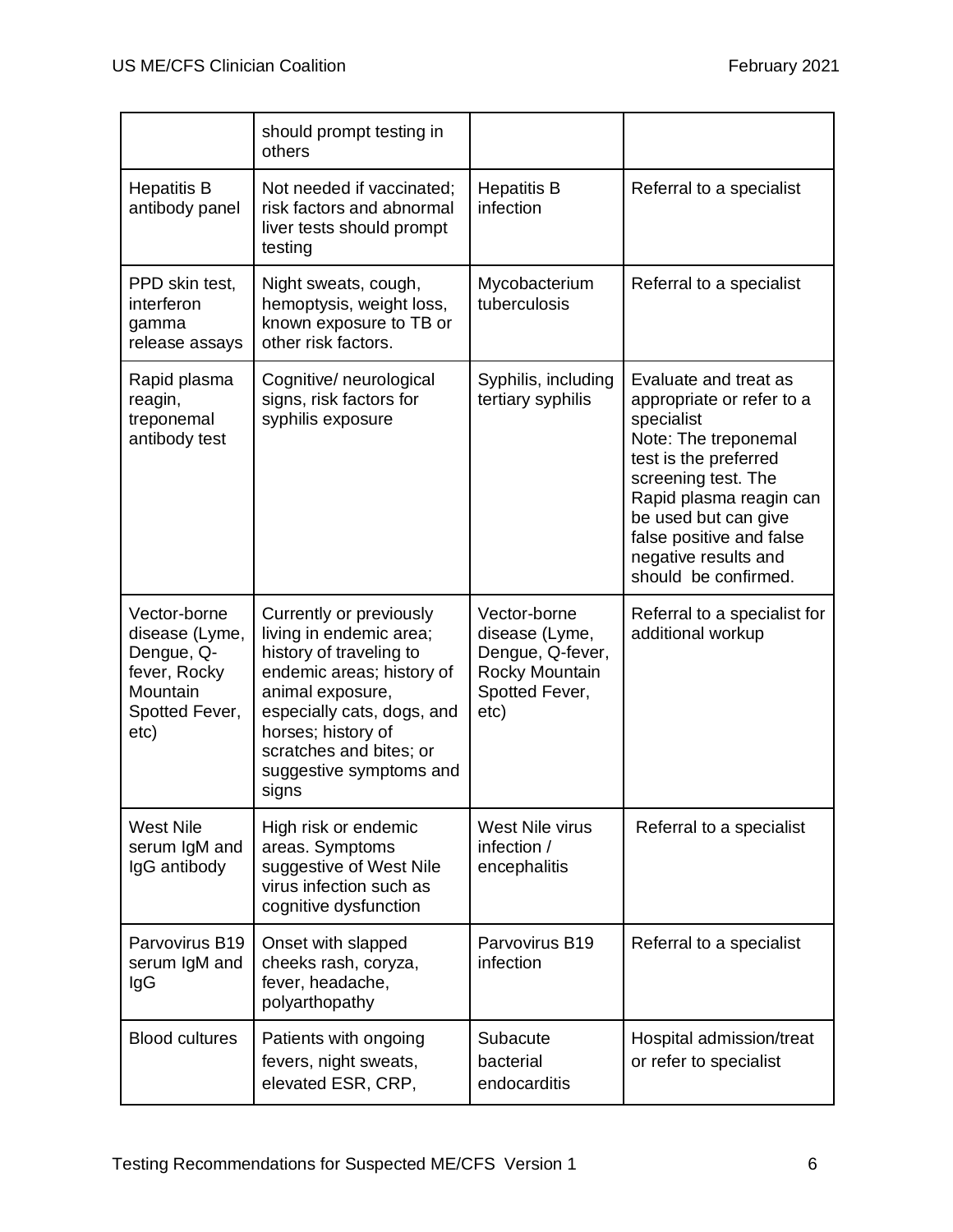|                                                   | abnormal urinalysis,<br>cardiac murmur                                                                                                                      |                                                                                                                                                                                                          |                                                  |
|---------------------------------------------------|-------------------------------------------------------------------------------------------------------------------------------------------------------------|----------------------------------------------------------------------------------------------------------------------------------------------------------------------------------------------------------|--------------------------------------------------|
| <b>Rheumatological Disorders</b>                  |                                                                                                                                                             |                                                                                                                                                                                                          |                                                  |
| Creatine<br>kinase                                | If muscle pain or<br>weakness is present                                                                                                                    | Muscle<br>inflammation,<br>myositis,<br>myopathy                                                                                                                                                         | Referral to rheumatology                         |
| <b>Oncological Disorders</b>                      |                                                                                                                                                             |                                                                                                                                                                                                          |                                                  |
| Risk-factor<br>appropriate<br>cancer<br>screening | Presenting symptoms and<br>individual risk factors<br>(age, sex, family history,<br>exposures, etc.)                                                        | Common cancers<br>- e.g. breast,<br>prostate, colon,<br>lung, cervical,<br>endometrial,<br>leukemia/lympho<br>ma, melanoma,<br>etc.                                                                      | Additional workup or<br>referral to a specialist |
| <b>Cardiovascular and Pulmonary Disorders</b>     |                                                                                                                                                             |                                                                                                                                                                                                          |                                                  |
| Chest X-ray                                       | Cardiopulmonary<br>symptoms or signs, risk<br>factors for lung disease,<br>night sweats                                                                     | Post-acute<br><b>COVID</b><br>syndrome, Lung<br>cancer, Chronic<br>obstructive<br>pulmonary<br>disease (COPD),<br>Congestive heart<br>failure, asthma,<br>pneumonia,<br>pleural effusion,<br>sarcoidosis | Additional workup or<br>referral to a specialist |
| Computed<br>tomography<br>(CT) scan               | Cough, dyspnea,<br>shortness of breath, chest<br>pain, suspected or known<br>prior SARS-CoV2<br>infection                                                   | Post-acute<br>COVID syndrome                                                                                                                                                                             | Additional workup or<br>referral to a specialist |
| Pulmonary<br>function tests                       | Shortness of breath,<br>exercise intolerance,<br>pulmonary symptoms or<br>signs, risk factors for lung<br>disease, hypoxemia on<br>overnight pulse oximetry | COPD, asthma,<br>interstitial lung<br>disease,<br>pulmonary<br>hypertension                                                                                                                              | Additional workup or<br>referral to a specialist |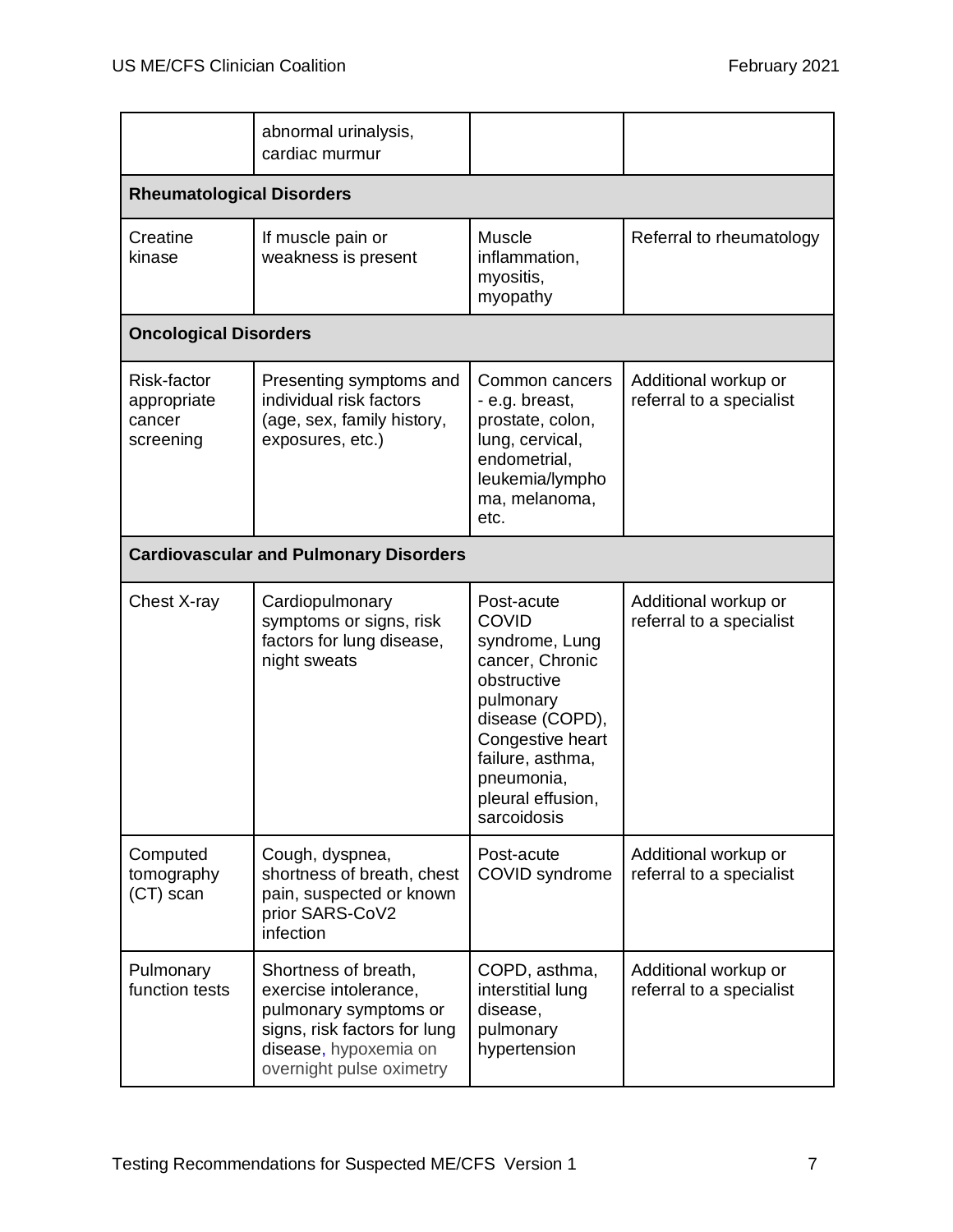| Electro-<br>cardiogram                                | Consider in all patients<br>with exercise intolerance,<br>palpitations, shortness of<br>breath, chest discomfort                                                                                                    | Arrhythmias,<br>Long QT, h/o<br>ischemia,<br>structural                                                                                                                                    | Additional workup or<br>referral to a specialist |
|-------------------------------------------------------|---------------------------------------------------------------------------------------------------------------------------------------------------------------------------------------------------------------------|--------------------------------------------------------------------------------------------------------------------------------------------------------------------------------------------|--------------------------------------------------|
| Trans-thoracic<br>echocardio-<br>graphy               | Consider in patients with<br>exercise intolerance,<br>palpitations, shortness of<br>breath, chest discomfort,<br>syncope, orthopnea/<br>paroxysmal nocturnal<br>dyspnea, abnormal<br>cardiac exam or pedal<br>edema | abnormalities<br>Post-acute<br><b>COVID</b><br>syndrome,<br>Structural or<br>functional<br>changes of the<br>heart, patent<br>foramen ovale,<br>pericarditis or<br>pericardial<br>effusion | Additional workup or<br>referral to a specialist |
| 24-hour or<br>longer cardiac<br>monitoring            | Syncope, palpitations,<br>dizziness.                                                                                                                                                                                | Arrhythmias,<br>dysautonomia                                                                                                                                                               | Additional workup or<br>referral to a specialist |
| Exercise<br>testing for<br>coronary artery<br>disease | Chest pain/ pressure/<br>sweating/ nausea/<br>vomiting with exertion,<br>abnormal cardiac exam                                                                                                                      | Coronary artery<br>disease,<br>arrhythmias, and<br>pulmonary<br>diseases                                                                                                                   | Additional workup or<br>referral to a specialist |
|                                                       |                                                                                                                                                                                                                     |                                                                                                                                                                                            |                                                  |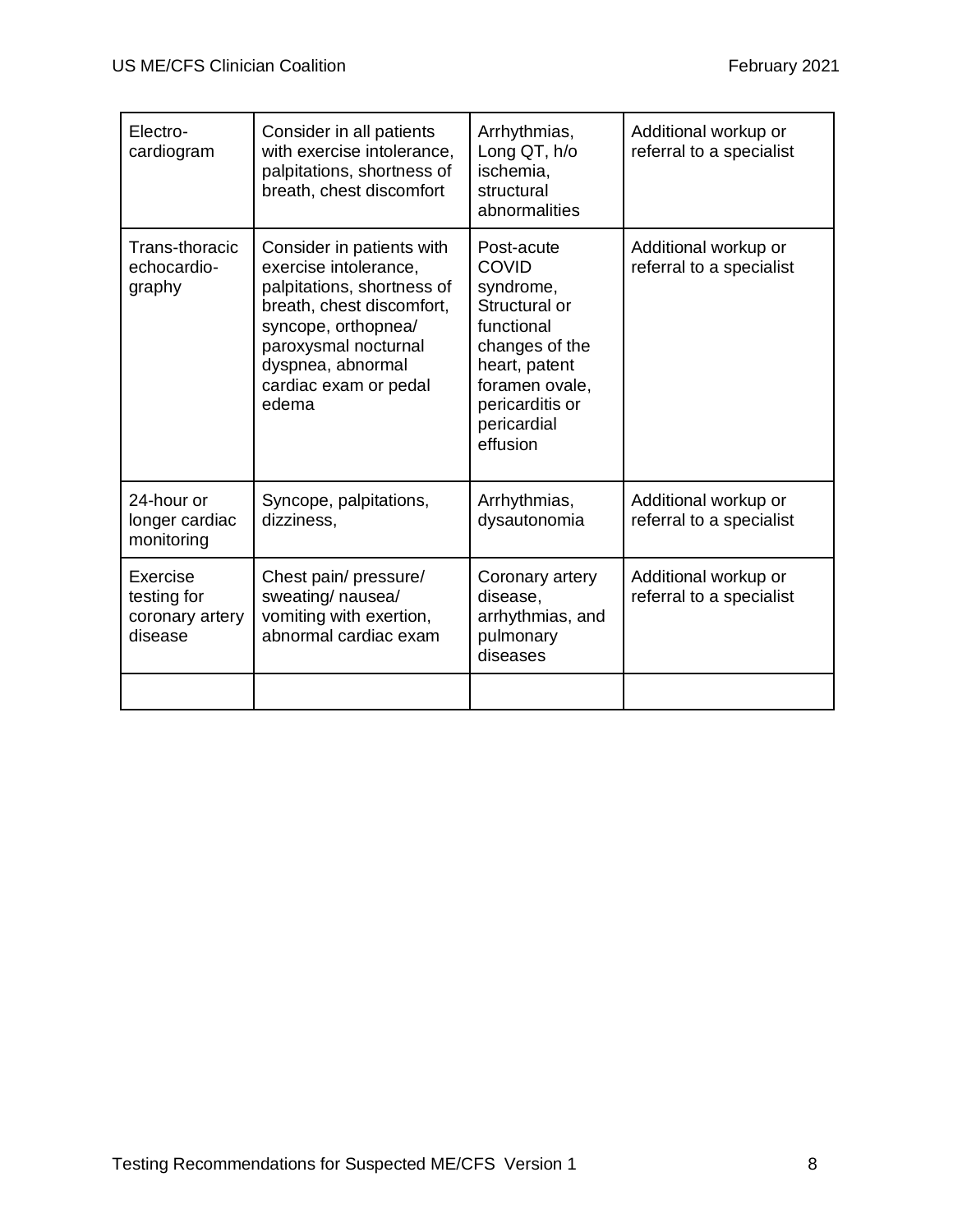# **Tier 2: Followup and/or Advanced Tests**

Tier 2 tests include follow-up and/or more advanced tests to identify less common alternative diagnoses and comorbidities. These tests may be ordered by primary care providers or specialists as appropriate.

| <b>Test Category</b><br>/ Name | Who should get the<br>test?                                                                                                                                        | <b>Examples of</b><br>targeted<br>diagnoses                                                                                                                 | <b>Next steps</b>                                                                                                                                                                                                                                                                                                        |
|--------------------------------|--------------------------------------------------------------------------------------------------------------------------------------------------------------------|-------------------------------------------------------------------------------------------------------------------------------------------------------------|--------------------------------------------------------------------------------------------------------------------------------------------------------------------------------------------------------------------------------------------------------------------------------------------------------------------------|
| Vitamin B6<br>(pyridoxine)     | Clinical concern for<br>neuropathy.<br>People taking B6<br>supplements                                                                                             | Peripheral or small<br>fiber neuropathy<br>from deficiency or<br>overdose                                                                                   | Check level for overdose.<br>Low values seen in<br>vegans and in poor GI<br>absorption e.g. Celiac<br>disease)                                                                                                                                                                                                           |
| Serum<br>homocysteine          | Patients who want to have<br>genetic testing for MTHFR<br>mutations.<br>Patients with strong family<br>history of vascular<br>disease but no known risk<br>factors | Vitamin B12, folate<br>or pyridoxine<br>deficiency. Genetic<br>conditions. Certain<br>medications and<br>medical conditions<br>may increase<br>homocysteine | Treat the cause of high<br>homocysteine after an<br>appropriate workup                                                                                                                                                                                                                                                   |
| <b>MTHFR</b><br>mutations      | Patients with high<br>homocysteine or family<br>history of MTHFR<br>mutations                                                                                      |                                                                                                                                                             | Supplement deficiencies<br>in Vitamin B12, folate,<br>pyridoxine. Consider L-<br>methyl folate and<br>methylcobalamin forms                                                                                                                                                                                              |
| <b>Autonomic Dysfunction</b>   |                                                                                                                                                                    |                                                                                                                                                             |                                                                                                                                                                                                                                                                                                                          |
| Capnography                    | Symptoms or signs<br>suggesting orthostatic<br>intolerance                                                                                                         | Orthostatic<br>intolerance,<br>tachypnea,<br>orthostatic<br>hypocapnia                                                                                      | Additional workup or<br>referral to a specialist<br><b>NOTE: This test starts</b><br>with RR and end tidal<br>CO2 values in a relaxed<br>supine position, followed<br>by RR and eTCO2 every<br>1-2 minutes in a standing<br>or leaning position for 10<br>minutes or more, based<br>on patient response and<br>tolerance |
| <b>Neurological Disorders</b>  |                                                                                                                                                                    |                                                                                                                                                             |                                                                                                                                                                                                                                                                                                                          |
| MRI of brain                   | Focal neurologic                                                                                                                                                   | Stroke, brain                                                                                                                                               | Referral to a specialist for                                                                                                                                                                                                                                                                                             |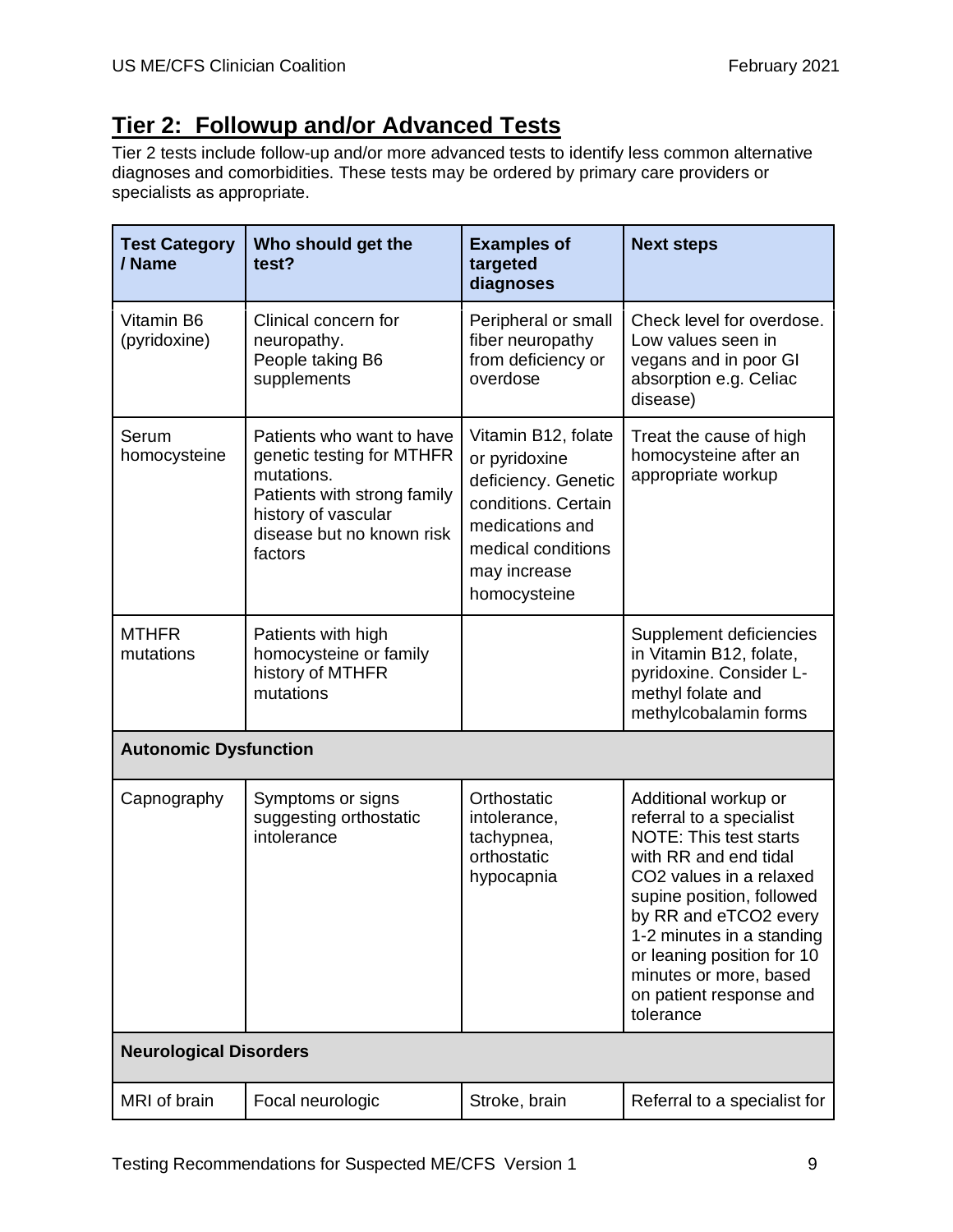| (T2 weighted)<br>or other<br>appropriate<br>imaging                                        | symptoms, cognitive<br>issues, a change in<br>severity or nature of<br>chronic headaches,<br>abnormal neurologic<br>examination, history of<br>head trauma                                                                  | tumors, aneurysm,<br>multiple sclerosis,<br>Chiari<br>malformation,<br>chronic subdural<br>hematoma                                                      | additional workup                                                                                                                                          |  |
|--------------------------------------------------------------------------------------------|-----------------------------------------------------------------------------------------------------------------------------------------------------------------------------------------------------------------------------|----------------------------------------------------------------------------------------------------------------------------------------------------------|------------------------------------------------------------------------------------------------------------------------------------------------------------|--|
| MRI of cervical<br>spine (or other<br>appropriate<br>imaging)                              | Focal neurologic<br>symptoms, or abnormal<br>neurologic examination,<br>chronic positional neck<br>pain, orthostatic<br>neurologic changes,<br>hypermobility, history of<br>head or neck trauma                             | Cervical spinal<br>stenosis,<br>syringomyelia,<br>multiple sclerosis,<br>cranio-cervical<br>instability<br>syndromes                                     | Referral to a specialist for<br>additional workup                                                                                                          |  |
| MRI of lumbar<br>spine (or other<br>appropriate<br>imaging)                                | Abnormal neurologic<br>exam suggesting<br>involvement of lumbar<br>spine or nerve root<br>compression: lower body<br>weakness, low back or leg<br>pain or sensory changes,<br>bowel or bladder<br>dysfunction, gait changes | Spinal stenosis,<br>multiple sclerosis,<br>spinal neoplasms,<br>tethered cord,<br>spina bifida<br>occulta, ankylosing<br>spondylitis,<br>herniated disks | Referral to a specialist for<br>additional workup                                                                                                          |  |
| Lumbar<br>puncture                                                                         | A subset of patients with<br>abnormal neurologic<br>exam, photophobia, neck<br>stiffness, meningeal<br>signs, neurologic<br>symptoms from upright<br>posture                                                                | Infections of the<br>CNS, multiple<br>sclerosis, chronic<br>spinal fluid leak<br>syndromes                                                               | Prior to LP may need<br>brain MRI to assess for<br>brain tumor or increased<br>intracranial pressure.<br>Referral to a specialist for<br>additional workup |  |
| <b>Infectious Diseases</b>                                                                 |                                                                                                                                                                                                                             |                                                                                                                                                          |                                                                                                                                                            |  |
| Anti-<br>streptolysin O<br>(ASO) titer,<br>Strep throat<br>culture, Anti-<br><b>DNaseB</b> | Patients with recurrent<br>strep infections /<br>pharyngitis or suspected<br>history of strep and lack of<br>prior screening or<br>treatment                                                                                | Untreated chronic<br>strep infections<br>and associated<br>conditions.<br>Exposure to group<br>A strep carrier (risk<br>of transmission to<br>others)    | Consider appropriate<br>treatment regimens for<br>pharyngitis or to treat the<br>carrier. Consider the<br>possibility of transmission<br>from a carrier    |  |
|                                                                                            | <b>Immunological Disorders</b>                                                                                                                                                                                              |                                                                                                                                                          |                                                                                                                                                            |  |
| Histamine,                                                                                 | Patients with severe                                                                                                                                                                                                        | Mast cell activation                                                                                                                                     | Referral to a specialist                                                                                                                                   |  |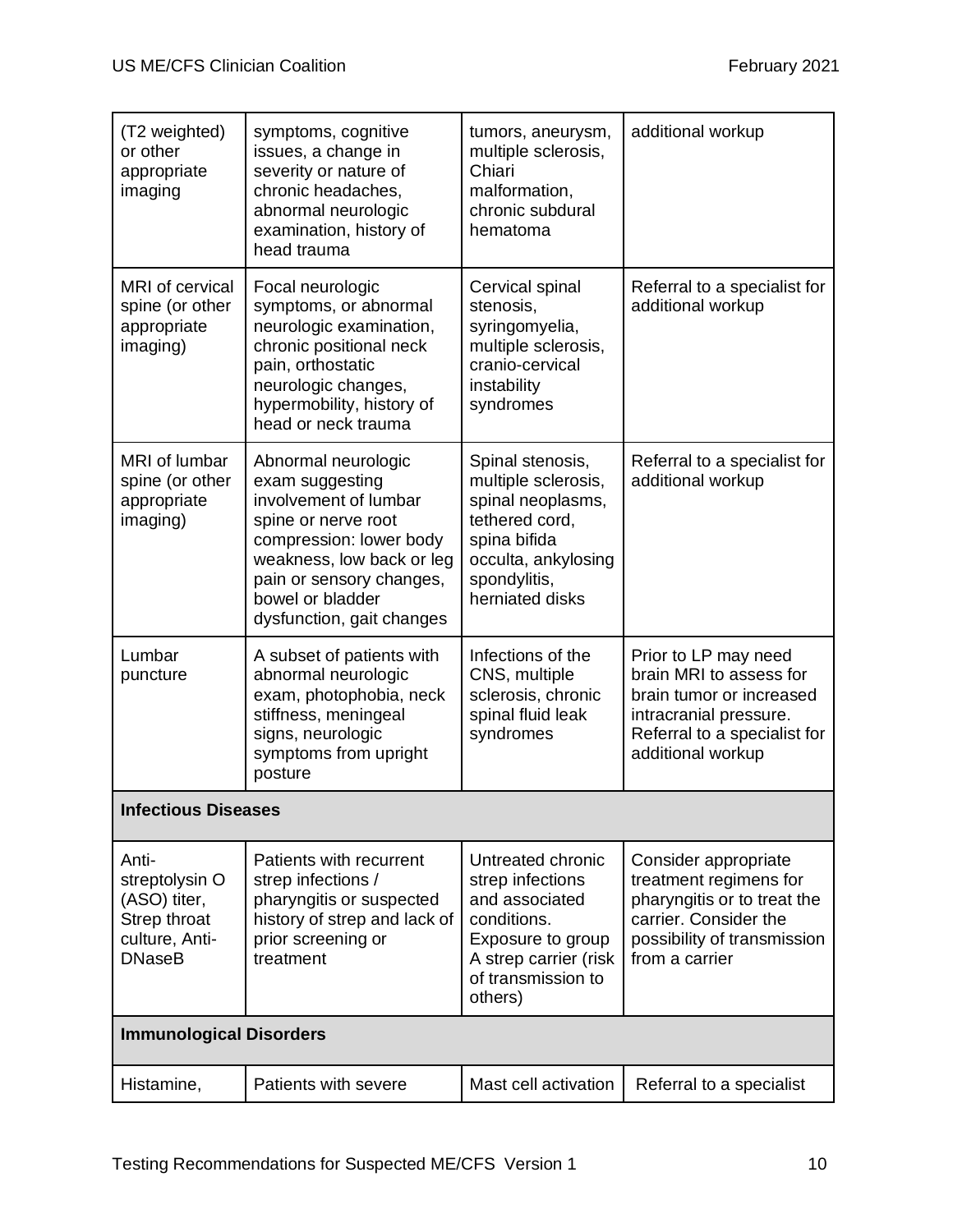| tryptase and<br>chromo-<br>granin A                                 | allergies, intolerances,<br>reactions to exposures;<br>sudden changes in<br>symptoms in different<br>environments. At least<br>two systems must be<br>affected: upper or lower<br>respiratory,<br>cardiovascular,<br>gastrointestinal, or<br>dermatologic | syndrome                                                                                | for additional workup and<br>treatment                              |
|---------------------------------------------------------------------|-----------------------------------------------------------------------------------------------------------------------------------------------------------------------------------------------------------------------------------------------------------|-----------------------------------------------------------------------------------------|---------------------------------------------------------------------|
| Allergy skin<br>tests or RAST<br>tests                              | Patients with chronic<br>allergies and reactions;<br>history of hayfever,<br>asthma, skin allergies,<br>anaphylaxis (swelling,<br>hypotension, rashes)                                                                                                    | Chronic allergies<br>and responses.<br>Immune<br>dysregulation                          | Referral to an<br>allergy/immunologist for<br>testing and treatment |
| Immune<br>testing:<br>Total immuno-<br>globulins, IgG<br>subclasses | Patients with frequent or<br>prolonged infections                                                                                                                                                                                                         | Common variable<br>immunodeficiency,<br>other immune<br>deficiency<br>disorders         | Referral to a specialist for<br>testing and treatment               |
| <b>Rheumatological Disorders</b>                                    |                                                                                                                                                                                                                                                           |                                                                                         |                                                                     |
| Early Sjogren's<br>panel, SSA,<br><b>SSB</b>                        | Dry eyes, dry mouth                                                                                                                                                                                                                                       | Sjogren's<br>Syndrome                                                                   | Referral for lip biopsy or<br>other diagnostic testing              |
| Acetylcholine<br>Receptor<br>(AChR)<br>antibodies                   | Clinical picture of muscle<br>weakness that worsens<br>with repetitive motion or<br>worsens throughout the<br>day                                                                                                                                         | Rule out<br>myasthenia gravis<br>and related<br>conditions. Create<br>treatment options | Refer to a specialist if<br>positive                                |
| <b>Endocrine/Metabolic Disorders</b>                                |                                                                                                                                                                                                                                                           |                                                                                         |                                                                     |
| Hemoglobin<br>A <sub>1</sub> C                                      | If evidence of elevated<br>glucose or suspicion of<br>diabetes, metabolic<br>syndrome                                                                                                                                                                     | Prediabetes or<br>borderline diabetes                                                   | Additional treatment and<br>consider referral if not<br>responding  |
| Parathyroid<br>hormone<br>(PTH) and<br>ionized calcium              | Middle-aged or older<br>patient with fatigue,<br>arthralgia, myalgia,<br>diminished bone density<br>and elevated calcium                                                                                                                                  | Hyperparathyroidis<br>m                                                                 | Referral to a specialist                                            |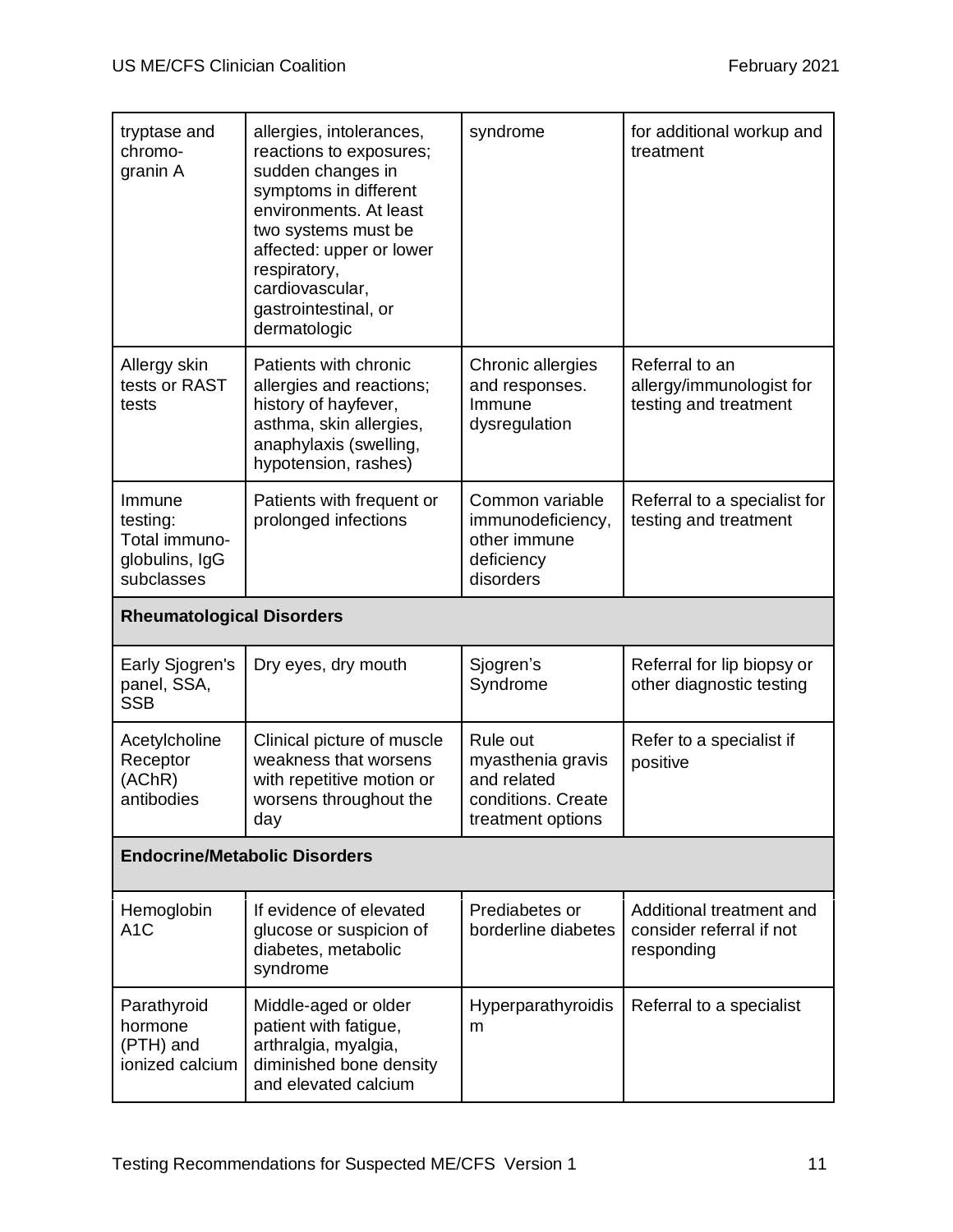| Follicle<br>stimulating<br>hormone              | Patients who might be<br>peri- or post-menopausal.                                                                                                                      | Peri- or post-<br>menopause                                                                                               | Consider the risk/benefit<br>of estrogen and/or<br>progesterone<br>replacement regimens for<br>symptom management |
|-------------------------------------------------|-------------------------------------------------------------------------------------------------------------------------------------------------------------------------|---------------------------------------------------------------------------------------------------------------------------|-------------------------------------------------------------------------------------------------------------------|
| Free and total<br>Testosterone                  | Male patients with<br>complaints of fatigue,<br>muscle weakness, erectile<br>dysfunction, on opioids or<br>have metabolic syndrome                                      | Hypogonadism,<br>primary or<br>secondary                                                                                  | Referral to a specialist for<br>symptom management                                                                |
| Adreno-<br>corticotropic<br>hormone<br>(ACTH)   | Patients with low blood<br>pressure, orthostatic<br>intolerance, fatigue,<br>weakness, weight gain,<br>bruisability                                                     | Adrenal<br>insufficiency or<br>Cushings                                                                                   | Additional workup or<br>referral to a specialist                                                                  |
| <b>Gastrointestinal Disorders</b>               |                                                                                                                                                                         |                                                                                                                           |                                                                                                                   |
| Esophago-<br>gastro-<br>Duodeno-<br>scopy (EGD) | Upper abdominal pain,<br>persistent heartburn,<br>nausea, early satiety,<br>unintended significant<br>weight loss, melena                                               | Gastritis,<br>gastroparesis,<br>Celiac disease, H.<br>pylori, cancer                                                      | Referral to a specialist for<br>additional workup and<br>treatment                                                |
| Colonoscopy                                     | Persistent constipation,<br>diarrhea, melena,<br>hematochezia,<br>steatorrhea, unintended<br>significant weight loss,<br>family history of colon<br>cancer or polyposis | Colon cancer,<br>inflammatory<br>bowel disease,<br>diverticulosis/itis,<br>confirmation of<br>irritable bowel<br>syndrome | Additional workup or<br>referral to a specialist                                                                  |
| Food<br>sensitivity tests                       | Patients with reports of<br>significant food<br>sensitivities                                                                                                           |                                                                                                                           | Referral to a specialist<br>for additional testing and<br>treatment                                               |
| Pain                                            |                                                                                                                                                                         |                                                                                                                           |                                                                                                                   |
| Small punch<br>skin biopsies                    | Patients with peripheral<br>neuropathy, patchy<br>neuropathy, autonomic<br>neuropathy, widespread<br>hyperalgesia, risk factors<br>for neuropathy                       | Small fiber<br>neuropathy                                                                                                 | Additional workup or<br>referral to a specialist                                                                  |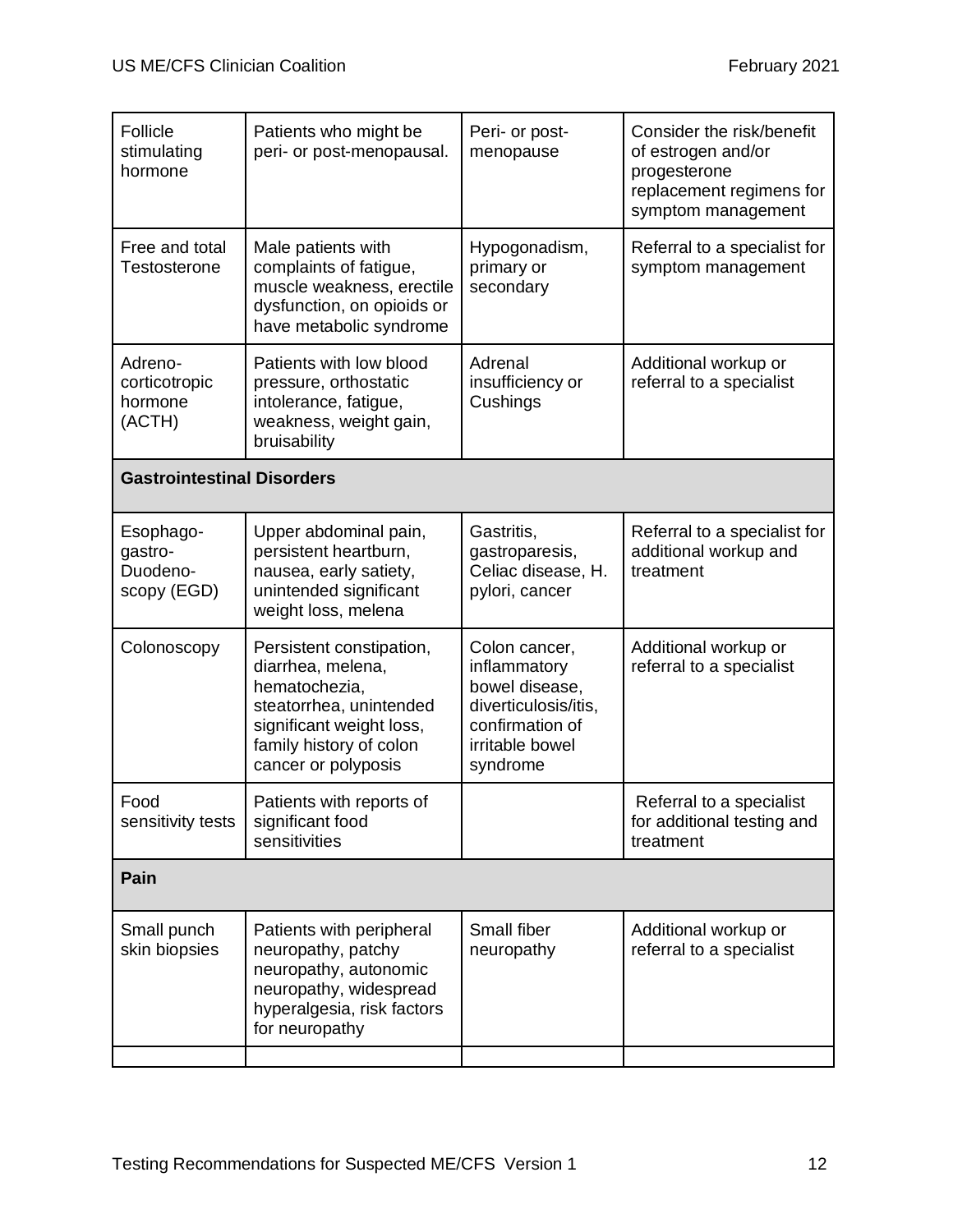# **Tier 3: Tests to Support ME/CFS Diagnosis and Disability and/or Guide Treatment**

Tier 3 includes tests specific to ME/CFS. This section is broken into three subsections:

- A. Tests to help confirm diagnosis
- B. Tests used to document disability
- C. More advanced tests to further characterize ME/CFS or guide treatment. These tests may require access to specialized labs and/or referrals to specialists

## **A. Tests Used to Support a Diagnosis of ME/CFS**

- Endocrine/metabolic/HPA
	- $\circ$  4-point salivary cortisol in all suspected patients (upon wakening, at noon, 4:00 PM, and bedtime). Studies have demonstrated a flat cortisol curve in patients with ME/CFS (Nater). This test is supportive of an ME/CFS diagnosis, but treatment with hydrocortisone is not recommended. Note: This test is also listed in Tier 1 for all suspected patients
	-
- Autonomic Dysfunction and Orthostatic intolerance
	- $\circ$  10 20 minute passive standing test (NASA Lean test) for all suspected patients
	- Tilt Table Test (For those patients with abnormal passive standing test when clarification needed, high suspicion for delayed near-syncope or syncope, NMH)

References:

- Nater U et al. Alterations in Diurnal Salivary Cortisol Rhythm in a Population-Based Sample of Cases With Chronic Fatigue Syndrome. Psychosom Med 2008. <https://pubmed.ncbi.nlm.nih.gov/18378875/>
- Bateman Horne Center. 10 Minute Lean Test I Instructions for Providers. http://batemanhornecenter.org/wp-content/uploads/2016/09/NASA-LeanTest-Instructions-April-2018.pdf
- Rowe, P. General Information Brochure On Orthostatic Intolerance And Its Treatment. March 2014.<https://www.dysautonomiainternational.org/pdf/RoweOIsummary.pdf>

## **B. Tests to Support Disability Application**

Objective tests are a critical part of a successful disability case. Two tests that have been particularly helpful include:

- Neuropsychological evaluation to evaluate neurocognitive impairment
- 2-day cardiopulmonary exercise testing to evaluate functional Impairment and postexertional malaise (Stevens)

Note that these tests have distinctive findings for ME/CFS and need to be interpreted by someone knowledgeable about both the test and ME/CFS. These tests are expensive, can trigger an episode of post-exertional malaise, and may not be covered by insurance. But the tests are objective and have been successfully used in disability cases when other parts of the medical record were questioned. Other objective tests that have been used as evidence in disability cases include Tilt Table test, EEGs, QEEGs, SPECT scans, PET scans, and MRIs (Podell).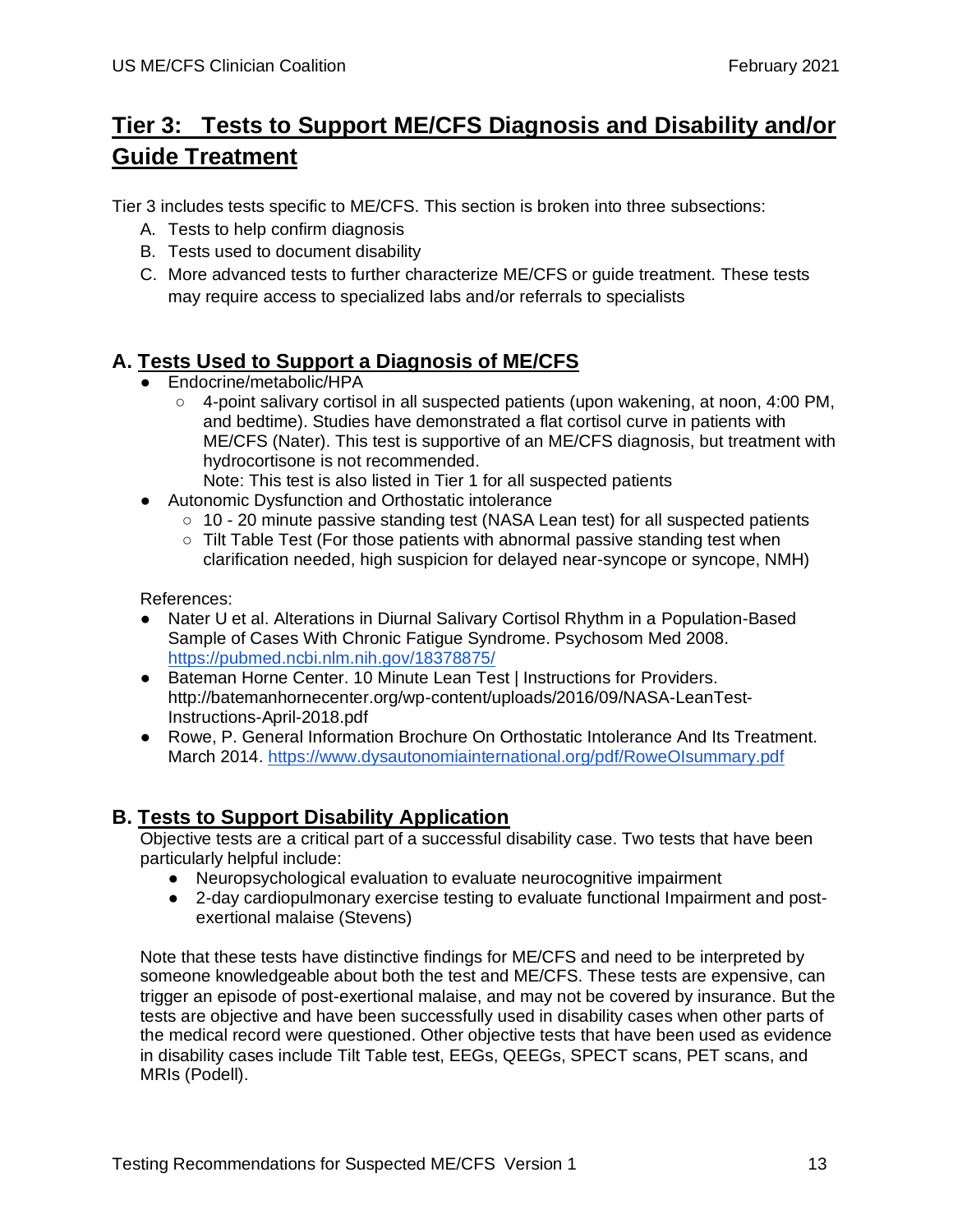References:

- Stevens S, Snell C, Stevens J, Keller B, VanNess JM. Cardiopulmonary exercise test methodology for assessing exertion intolerance in myalgic encephalomyelitis/chronic fatigue syndrome. Front Pediatr. 2018 Sep 4;6:242
- Podell R, Dimmock ME, Comerford BB. Documenting disability in Myalgic Encephalomyelitis/Chronic Fatigue Syndrome (ME/CFS). Work. 2020;66(2):339-352. doi: 10.3233/WOR-203178

### **C. Advanced Tests to Further Characterize ME/CFS or Guide Treatment**

Note: These tests may require specialized labs and/or collection procedures

| <b>Test Category /</b><br><b>Name</b>                                                      | Who should get the<br>test?                                                                                                                   | Why use - e.g.<br>guide treatment                                                                                                                                                                        | <b>Additional details on</b><br>what to order, what<br>labs, etc                                                                                                                                                                                                                                                                                                |  |  |  |
|--------------------------------------------------------------------------------------------|-----------------------------------------------------------------------------------------------------------------------------------------------|----------------------------------------------------------------------------------------------------------------------------------------------------------------------------------------------------------|-----------------------------------------------------------------------------------------------------------------------------------------------------------------------------------------------------------------------------------------------------------------------------------------------------------------------------------------------------------------|--|--|--|
| <b>Autonomic Dysfunction and Orthostatic intolerance</b>                                   |                                                                                                                                               |                                                                                                                                                                                                          |                                                                                                                                                                                                                                                                                                                                                                 |  |  |  |
| Skin biopsy for<br>small fiber<br>neuropathy                                               | All with clinical<br>presentation of<br>peripheral neuropathy,<br>autonomic<br>dysregulation,<br>widespread pain and<br>sensory amplification | Small fiber<br>polyneuropathy<br>(SFPN) Objective<br>evidence of<br>illness. Leads to<br>additional testing<br>for causes of<br><b>SFPN. Consider</b><br>treatment with<br>IVIG - refer to<br>specialist | The differential of SFPN<br>causes is nicely outlined<br>in: Scientific Advances in<br>and Clinical Approaches<br>to Small-Fiber<br>Polyneuropathy: A<br>Review. Oaklander AL,<br>Nolano M. JAMA Neurol.<br>2019 Sep 9. doi:<br>10.1001/jamaneurol.2019<br>.2917                                                                                                |  |  |  |
| Infections - pathogens associated with onset of post-viral or post-infectious<br>syndromes |                                                                                                                                               |                                                                                                                                                                                                          |                                                                                                                                                                                                                                                                                                                                                                 |  |  |  |
| <b>Epstein Barr</b><br>Virus panel                                                         | Mono-like onset or<br>clinical presentation of<br>EBV reactivation                                                                            | A rationale for<br>trying chronic<br>antiviral therapy                                                                                                                                                   | Order EBV VCA IgG,<br>VCA IgM, Early Ag ab,<br>Nuclear Ag ab--- all<br>quantitative. Reactivation<br>or chronic infection may<br>be associated with<br>positive EBV PCR,<br>persistent or recurrent<br>IgM and high levels of<br>Early Ag IgG, very high<br>VCA IgG. Treatment is<br>not FDA approved nor<br>scientifically proven in<br>trials to be effective |  |  |  |
| Cyto-                                                                                      | Mono-like or flu-like<br>onset of ME/CFS with                                                                                                 | Complications of<br>CMV infection,                                                                                                                                                                       | Ideally CMV IgM should<br>be identified in early                                                                                                                                                                                                                                                                                                                |  |  |  |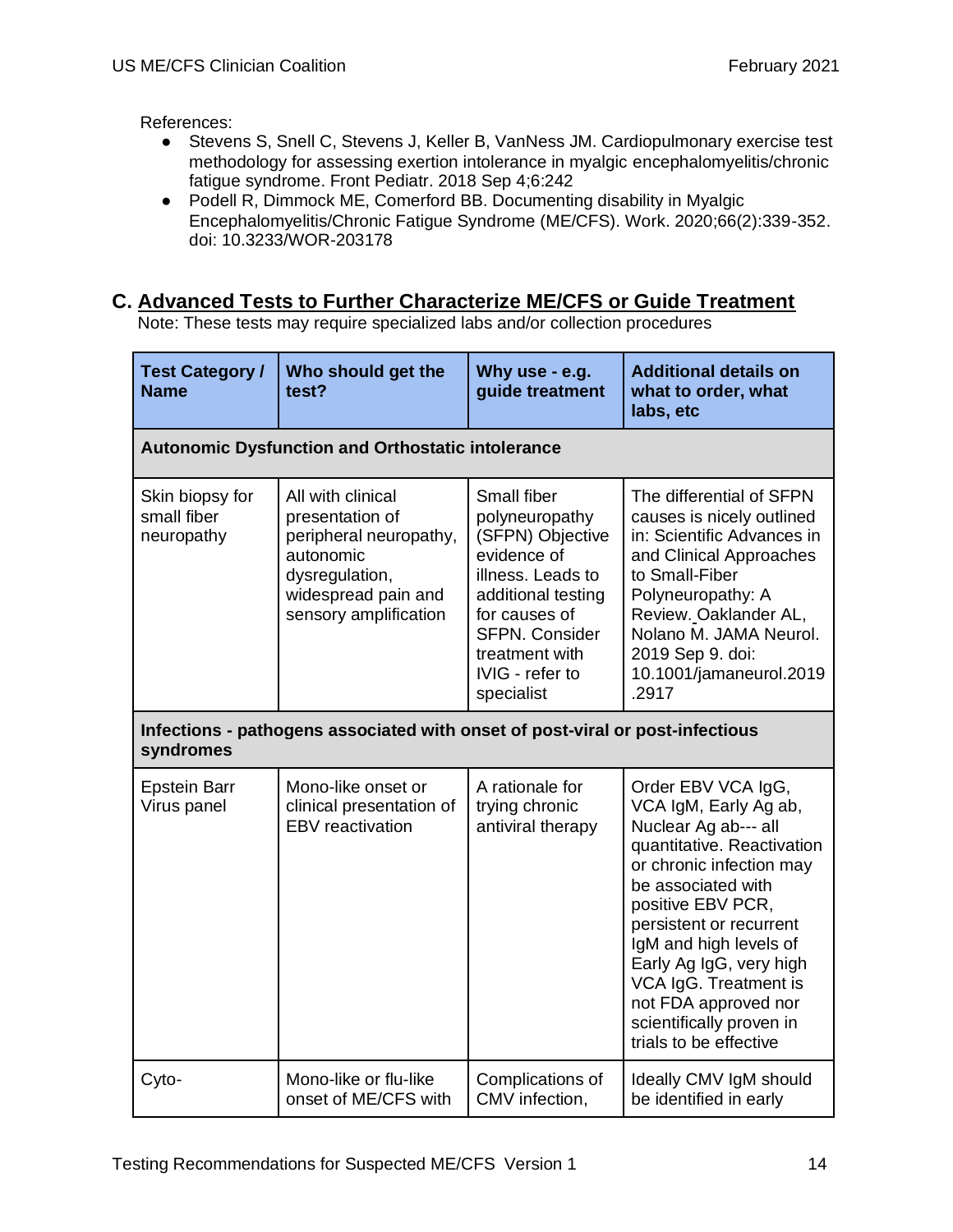| megalovirus IgG,<br>IgM                          | severe widespread<br>pain, neuropathic,<br>encephalopathic or GI<br>symptoms                                                     | unusual in the<br>immunocompeten<br>t person, may<br>warrant treatment<br>with valganciclovir<br>or other CMV<br>drugs   | stages of illness,<br>otherwise very high CMV<br>IgG in chronic setting<br>might support (but not<br>prove) a chronic or<br>reactivating CMV<br>infection                                                                                                             |
|--------------------------------------------------|----------------------------------------------------------------------------------------------------------------------------------|--------------------------------------------------------------------------------------------------------------------------|-----------------------------------------------------------------------------------------------------------------------------------------------------------------------------------------------------------------------------------------------------------------------|
| Human<br>Herpesvirus 6<br>$(HHV-6)$              | Past history of<br>encephalitis-like<br>illness, or MS-like<br>illness, or seizures                                              | Establish "load" of<br>herpes virus<br>exposure as<br>justification for<br>trial of antiviral<br>drugs                   | IgG is positive in most<br>people and is not<br>diagnostic of ME/CFS.<br>Consider PCR as an<br>alternate way of<br>evaluating for chronic<br>infection or reactivation                                                                                                |
| <b>Herpes Simplex</b><br>$1 & 2$ lgG             | Clinical presentation of<br>frequent outbreaks of<br>HSV, or in<br>combination with other<br>herpes family virus<br>reactivation | Indirect support<br>for chronic viral<br>reactivation and<br>opportunity to<br>treat with chronic<br>antiviral therapies | Prolonged suppression of<br>HSV outbreaks can<br>improve quality of life and<br>may reduce the immune<br>activation associated with<br>viral outbreaks. Chronic<br>antiviral therapy indicated<br>for frequent HSV<br>outbreaks                                       |
| Parvovirus B19<br>IgG, IgM                       | Illness onset with<br>polyarthralgia or<br>exposure to ParvoB19                                                                  | Consideration of<br>IVIG as a primary<br>intervention                                                                    | This would be off label<br>use with weak scientific<br>support in ME/CFS                                                                                                                                                                                              |
| Enterovirus<br>panel:<br>Coxsackie,<br>Echovirus | <b>ME/CFS with</b><br>comorbid GI<br>symptoms interested<br>in pursuing non-FDA<br>approved treatments                           | Consider a trial of<br>oxymatrine<br>(Equilibrant is one<br>product)                                                     | Coxsackievirus B1-6 and<br>Echovirus 6,7,9,11, 30<br>antibodies (ARUP labs);<br>if any titer is higher than<br>1:320, any tissue biopsy<br>can be stained by<br>immunoassay for<br>enterovirus protein and<br>double-stranded RNA<br>(available via John Chia<br>lab) |
| <b>West Nile Virus</b><br>IgG, IgM               | High risk or high<br>suspicion of WNV<br>infection or exposure                                                                   | Objective<br>evidence of<br>underlying<br>pathogen possibly<br>contributing to<br>cognitive<br>symptoms                  | No specific treatments<br>are available for acute<br>WNV infection, but<br>awareness of possible<br>WNV neurologic<br>complications could be<br>helpful                                                                                                               |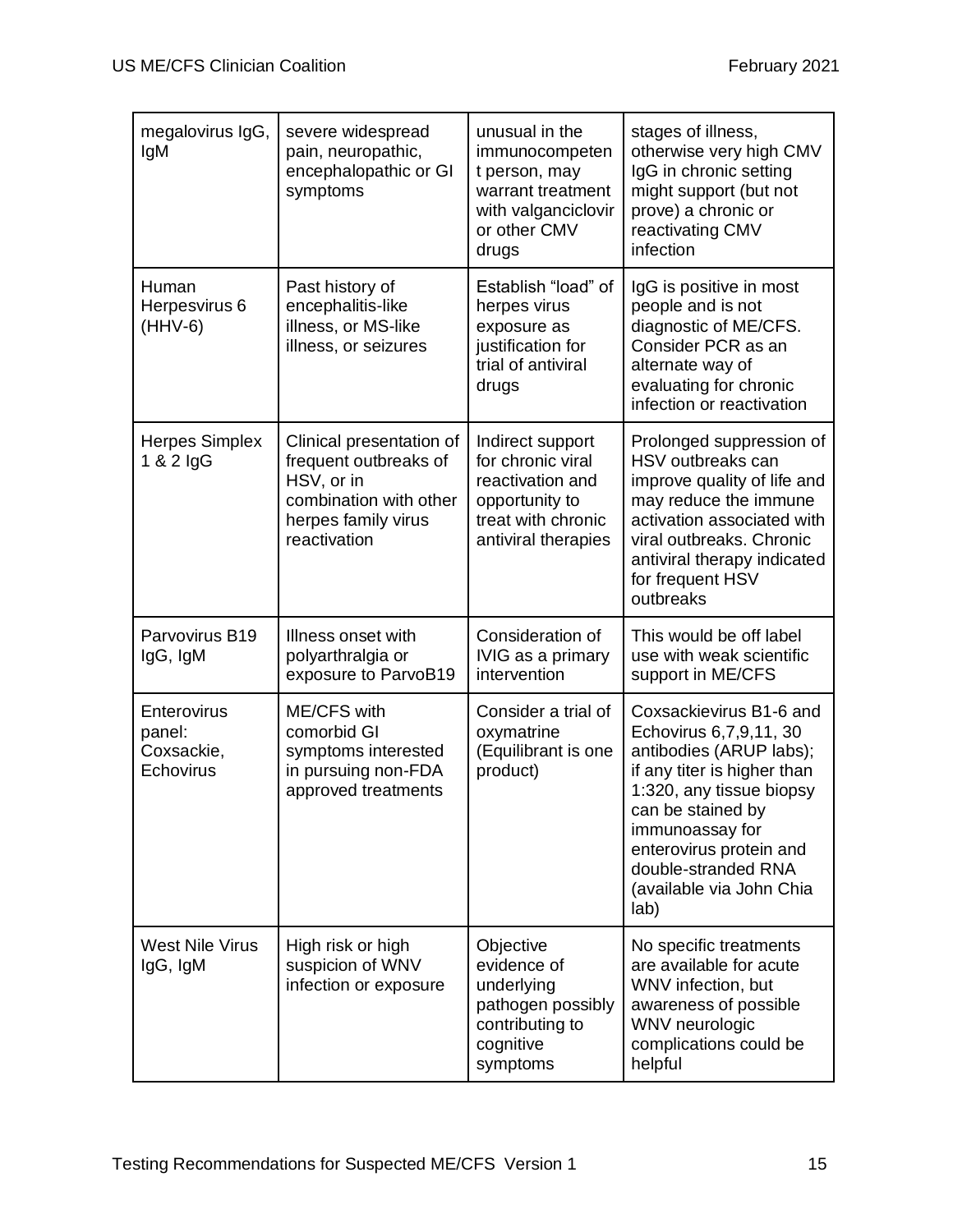| Other infections:<br>Chlamydia<br>pneumoniae,<br>Mycoplasma<br>pneumoniae,<br>Mycoplasma<br>fermentans,<br>Giardia,<br>Coccidioides,<br>Lyme,<br>Bartonella,<br>Brucella, etc | Patients with<br>suggestive clinical<br>presentation,<br>geography,<br>epidemiological risk<br>factors | Identification of<br>potentially<br>treatable active or<br>chronic infections                                   | Consider appropriate<br>treatment regimens                                                                                                                                                                                      |  |  |
|-------------------------------------------------------------------------------------------------------------------------------------------------------------------------------|--------------------------------------------------------------------------------------------------------|-----------------------------------------------------------------------------------------------------------------|---------------------------------------------------------------------------------------------------------------------------------------------------------------------------------------------------------------------------------|--|--|
| <b>Immunological Aspects</b>                                                                                                                                                  |                                                                                                        |                                                                                                                 |                                                                                                                                                                                                                                 |  |  |
| Total immuno-<br>globulins:<br>IgG, IgM, IgA,<br>total IgE if<br>clinically<br>indicated; IgG<br>subclasses 1-4                                                               | Clinical presentation of<br>immune deficiency or<br>chronic immune<br>activation                       | Identify potential<br>treatment with<br>IVIG, estimate<br>clinical risk,<br>objective<br>evidence of<br>illness | Abnormalities may justify<br>referral to an<br>immunologist and/or<br>insurance coverage of<br>chosen treatments                                                                                                                |  |  |
| Circulating<br>immune complex<br>panel                                                                                                                                        | Useful only if highly<br>sensitive<br>radioimmunoassay<br>used                                         |                                                                                                                 |                                                                                                                                                                                                                                 |  |  |
| <b>Natural Killer</b><br>Cell function                                                                                                                                        | Supporting evidence in<br>most patients meeting<br>criteria                                            | Objective<br>sign/support of<br>chronic illness,<br>but nonspecific                                             | Run within 24 hours or<br>less, room temp, requires<br>a skilled lab. A few<br>studies have<br>demonstrated that<br>Isoprinosine can improve<br>NK cell function                                                                |  |  |
| Vaccine<br>response testing<br>to establish<br>immunodefi-<br>ciency                                                                                                          | <b>Clinical presentation</b><br>suggesting<br>immunodeficiency                                         | Identify possible<br>treatment options.<br>Objective<br>evidence of<br>disease                                  | These tests are typically<br>done by immunologists.<br>There are several<br>protocols. They basically<br>measure antibodies<br>before and after a<br>vaccine to determine the<br>immune system's ability<br>to respond normally |  |  |
| <b>Neurological and Neurocognitive Aspects</b>                                                                                                                                |                                                                                                        |                                                                                                                 |                                                                                                                                                                                                                                 |  |  |

 $\mathbf{I}$ 

 $\mathbf{I}$